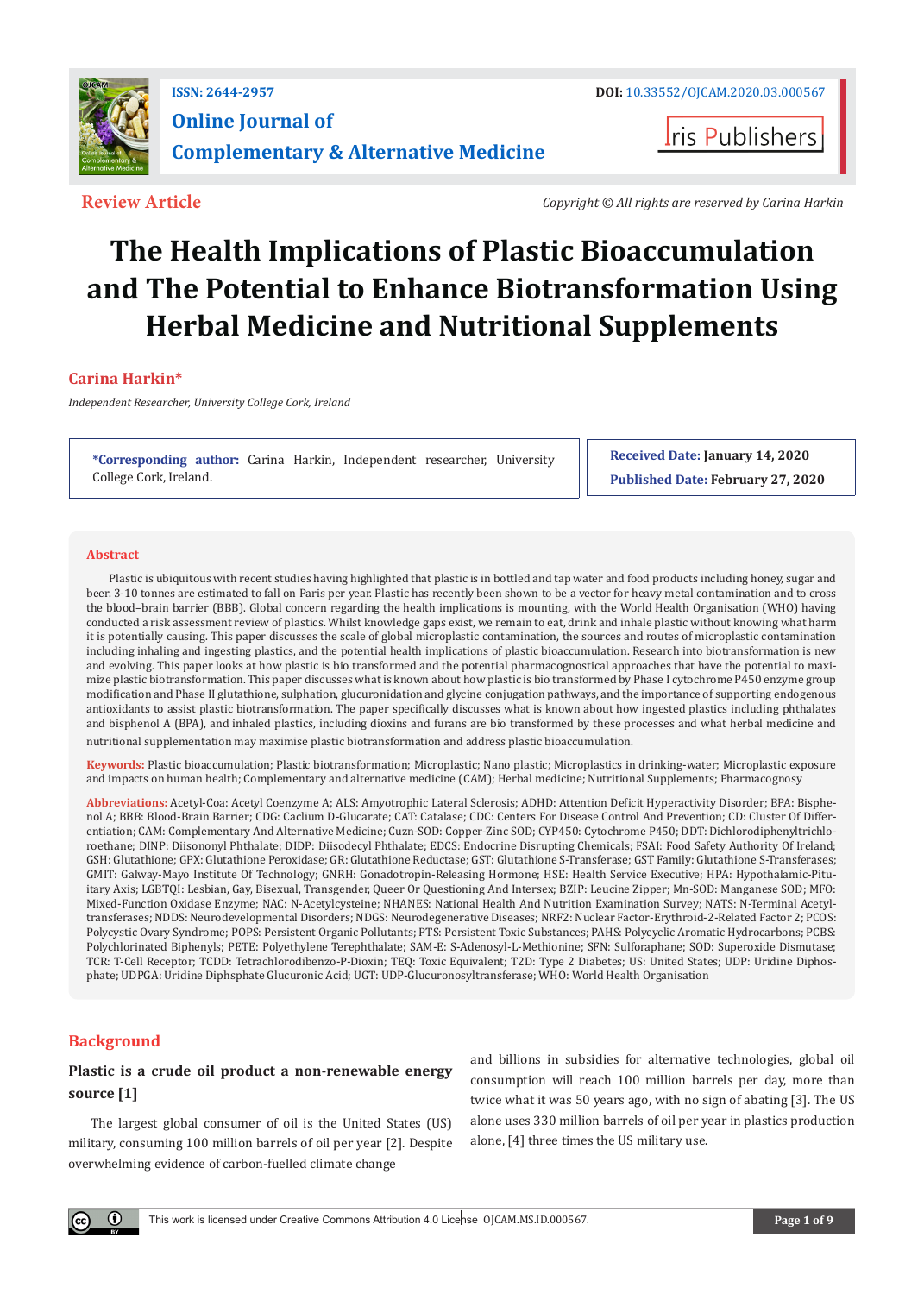# **The scale of microplastic contamination is staggering**

An estimated 8 million tons of plastic enters our oceans each year. Microplastics are omnipresent in marine waters, from deep ocean sediments to polar icecaps [5].

# **Microplastics contain and absorb toxic chemicals**

Microplastics are a vector for heavy metal contamination from the marine environment [6,7]. Microplastics attract harmful pathogenic bacteria in sewage and contain and absorb toxic chemicals. More than 50 persistent organic pollutants (POPs), specifically polychlorinated biphenyls (PCBs) and polycyclic aromatic hydrocarbons (PAHs) are found in the five most common types of plastic [8]. POPs are also called persistent toxic substances (PTS) [9].

# **Plastic in Tap Water Globally**

Billions of people are drinking water contaminated by plastic particles with 83% of samples found to be polluted. The US had highest contamination rate, at 94%, with plastic fibres found in tap water at Congress buildings, ironically the US EPA headquarters and Trump Tower in New York. Lebanon and India had next highest rates. European nations including UK, Germany and France had lowest contamination rate at 72%. The average number of fibres found in each 500ml sample ranged from 4.8 in the US to 1.9 in Europe [10,11]. An Irish study (June 2017) found microplastic contamination in a handful of tap water and well samples "We don't know what the health impact is and we should follow the precautionary principle so we can find out what the real risks are," said Dr Anne Marie Mahon at the Galway-Mayo Institute of Technology (GMIT) [12].

# **Plastic in Bottled Water Globally**

The Orb study (Orb Media U.S-based non-profit journalism organisation) tested 259 bottles from 19 locations in 9 countries across 11 different brands were found to contain on average 325 plastic pieces for every liter of water. Scientists used Nile red dye to fluoresce plastic particles in the water, developed by Dr Andrew Mayes, University of East Anglia scientist. Nestlé Pure Life was worst offender; concentrations as high as 10,000 plastic pieces per liter. Of 259 bottles tested, only 17 were plastic free [13]. The contamination is said to be partially coming from packaging and/ or bottling process [14]. The most common plastic fragment was polypropylene plastic used to make bottle caps. Polypropylene is number 5 in triangle and considered safe. The study was not published in a journal, nor has been peer reviewed. A second unrelated Story of Stuff Study examined 19 bottled water brands in the US, also found plastic microfibers were widespread. Plastic fibers in bottled water brands are twice as high as those found in tap water [15]. See [\(Appendix](https://irispublishers.com/ojcam/pdf/OJCAM.MS.ID.000567Appendix.pdf)**)** for brands Orb Media and Story of Stuff tested.

#### **Plastic Water Bottles**

Plastic water bottles are made from polyethylene terephthalate (PETE recycling code 1). This symbol is normally also found in soft drinks. PETE does not contain BPA/Phthalates, but studies find the endocrine disrupting chemical (EDC) antimony, a toxic phthalate 'plasticiser' used to make plastics flexible, leaches from PET bottles placed in heat for prolonged periods (16). Reusable plastic drinking water bottles are or more generally now, were made from polycarbonate (recycling code 7). Polycarbonate is made of BPA [17]. Investigations show in some cases, BPA-free PETE containers might leach of estrogen like chemicals [18].

# **Sources of Environmental Microplastic**

#### **Washing acrylic, polyester and nylon**

Plastic derived, acrylic, polyester and nylon persist in the environment. Synthetic clothing that ends up in landfill soaks through the land, into the water table and into our drinking water. Alternatively, it ends up in our sea and evaporates into our clouds and back into our drinking water. One truck load of used clothes goes to landfill every second. One truckload of plastic enters the sea every second. By 2050 scientists estimate there will be more plastic in the sea than fish [19]. Acrylics are by far the worst offender. When acrylics are washed in washing machines, the average load of household washing shed 750,000 microplastics per wash, 5 times more than polyester-cotton. When drying synthetics, we are venting microplastic straight into the atmosphere [20, 21].

# **Burning plastics**

Burring plastics releases endocrine disrupting cancer causing dioxins and furans the most toxic chemicals known to humankind [22].

# **Human sludge**

A 2017 study for the Environmental Protection Agency (EPA) co-written by Dr Anne Marie Mahon from the Marine from the Freshwater Research Centre, Galway-Mayo Institute of Technology (GMIT) identified sludge spreading and the washing of plastic by the recycling industry as significant sources of environmental microplastics. It estimated that at least a billion microplastic particles are spread on Irish farmland each year (not all farms acquire and spread sludge) [23].

# **Plastic in teabags**

A recent study indicated that steeping a single plastic teabag at a brewing temperature of (95 °C) releases approximately 11.6 billion microplastics and 3.1 billion nanoplastics into a single cup of tea. The composition of the released particles is matched to the original teabags (nylon and PETE). A toxicity assessment performed by the researchers showed that exposure to the plastic particles released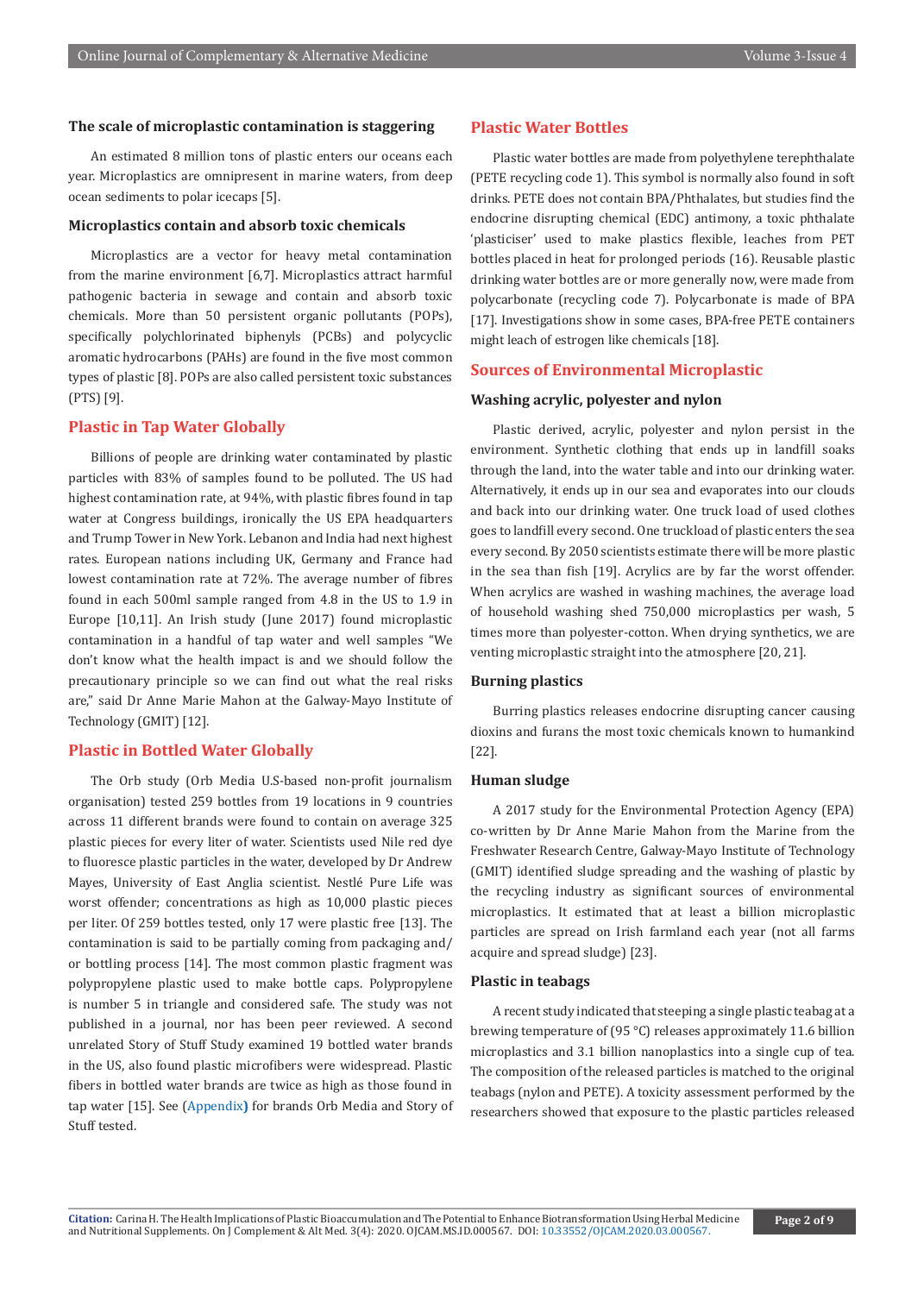from the teabags caused dose-dependent detrimental behavioral and developmental health effects [15]. Non-biodegradable plastic contains teabags have been added to the municipal compost for decades.

# **Extent of Plastic Contamination in Food and Air**

# **Plastic in beer, salt and well water**

A German study found plastic fibers and fragments were found in all 24 beer brands tested, as well as honey and sugar. The study concluded the average person ingests 5,800 particles of plastic per year from beer, salt and tap water, with largest contribution coming from tap water (88%) [10].

# **3 and 10 tons of plastic fibers fall on Paris per year**

Microplastics and nano plastics in our oceans evaporate into the sky and in our atmosphere providing a source of both outdoor and indoor air pollution. A recent study investigating the atmospheric fallout of microplastics estimated between 3 and 10 tons of plastic fibers are fall on Paris per year [24].

# **Evidence of Plastic in Humans**

# **Biomonitoring programmes**

Biomonitoring human studies are evolving and useful for investigating exposure to phthalates, BPA and other chemicals. The National Health and Nutrition Examination Survey (NHANES) is conducted annually in US by the Centers for Disease Control and Prevention (CDC). One of the NHANEs study objectives is to analyse the number of POPs detected per person at high concentrations in the U.S. population. The NHANES state it may be relatively common for humans to have low and high concentrations of numerous POPs. In relation to plastic POPs the NHANEs study measures;

- Serum dioxins, furans and PCB
- Urinary phthalates and BPA [25]

One NHANEs study found 91 POPs analyzed in blood samples and concluded that one tenth of the US population may have  $\geq 10$ POPs each at concentrations in the top decile [26].

# **Plastic in human stools**

Nine different plastics have been found in all human stools tested [27].

# **Latest Cause for Concern**

#### **Nanoplastic passes the BBB in fish**

Science has shown that nanoparticles or nano plastic passes the blood-brain barrier (BBB) in fish resulting in behavioural disorders and brain damage [28]. Most of the information we understand about the detrimental health effects of come from studies conducted in fish. The WHO is only just now looking into the health effects of plastics n humans.

#### **Main Text**

The WHO launched a health review on microplastics in drinking water to:

- Review the very scarce evidence
- Identify evidence gaps
- Establish research agenda
- Inform a more thorough risk assessment

# **Endocrine Disrupting Chemicals (EDCs) and Human Health**

EDCS include organochlorine pesticides, PCBs, BPA, phthalates, dioxins and furans [29].

Close to 800 chemicals EDCs, capable of interfering with hormone;

- **Receptors**
- **Synthesis**
- **Conversion**

Three strands of evidence give strength to concerns over EDCs:

1. High incidence and increasing rates of endocrine-related disease in humans.

2. Observations of endocrine-related consequences in wildlife populations.

3. Laboratory studies linking EDCs and human health outcomes [30].

# **EDC Diseases and Disorders**

**I. Female and male infertility:** BPA can interfere with hypothalamic-pituitary axis (HPA), such as increasing hypothalamic gonadotropin-releasing hormone (GnRH) secretion and promoting pituitary proliferation [31].

**II. Low sperm count:** In up to 40% of young men.

**III. Genital malformations:** Cryptorchidisms (nondescending testes) and hypospadias (penile malformations) in baby boys.

**IV. Sharp increase in children born with intersex variation IV:** Ambiguous genitalia, hermaphrodite, pseudohermaphroditism etc.

**V. Sharp increase in gender dysphoria, transgender and gender neutral:** Lesbian, Gay, Bisexual, Transgender, Queer or Questioning and Intersex (LGBTQI) existed pre-industrial revolution.

**VI. Precocious puberty:** In young girls (risk factor for breast cancer).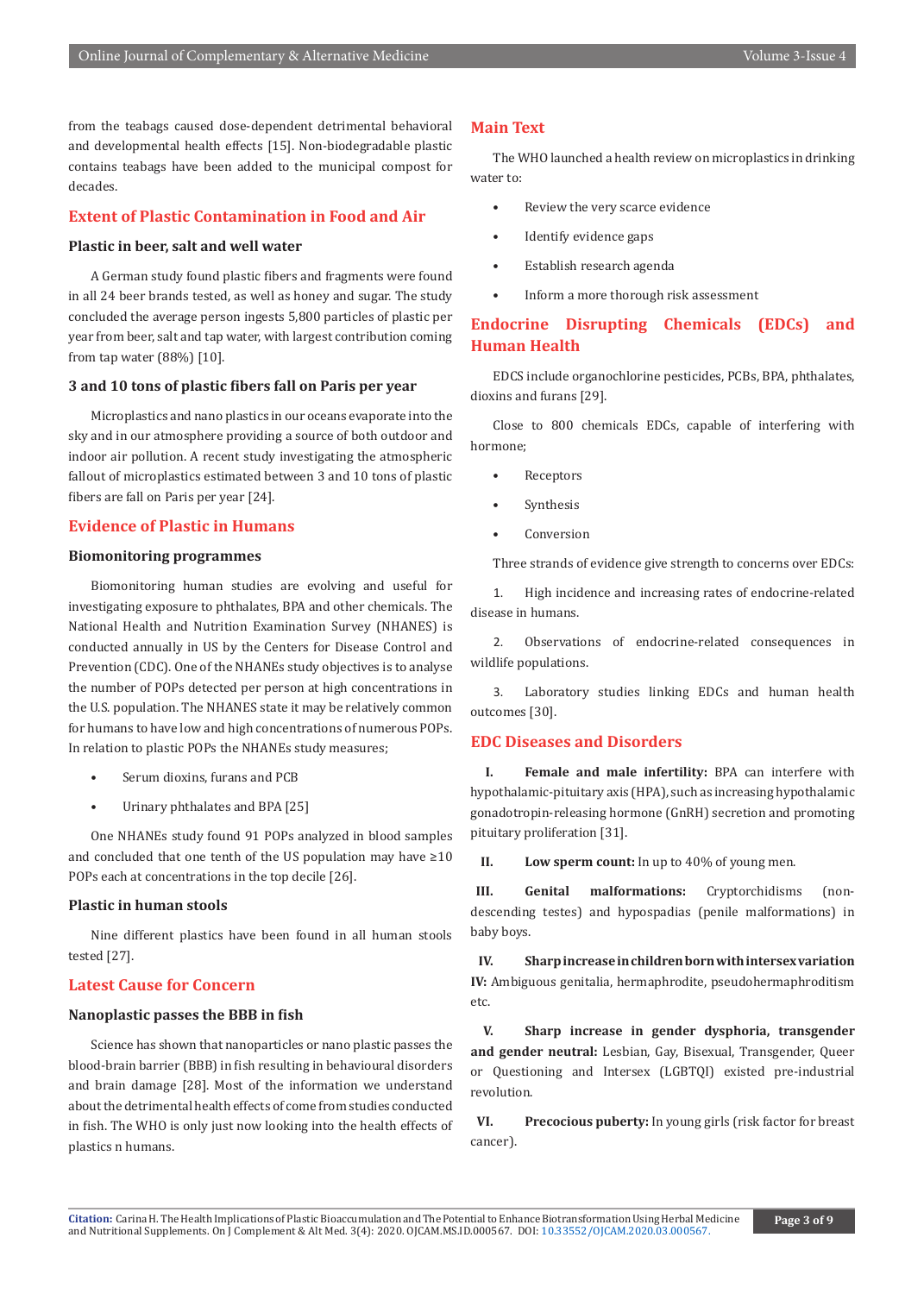**VII. Adverse pregnancy outcomes:** Preterm birth/low birth weight.

# **VIII. Neurobehavioral disorders:**

- • Cognitive, motor and sensory deficits.
- • Neurological impairments (NIs) including neuropathies.

Neurodevelopmental disorders (NDDs) autism and attention deficit hyperactivity disorder (ADHD).

Neurodegenerative diseases (NDGs) including Alzheimer's disease, Parkinson's disease and amyotrophic lateral sclerosis (ALS).

Exposure associated with POPs, plastic exudates BPA and phthalates [32].

**IX. Hormone dependent tumours:** Breast, endometrial, ovarian, prostate, testicular and thyroid.

#### **X. Metabolic disorders:**

• Polycystic Ovary Syndrome (PCOS).

• Metabolic syndrome: Evidence shows EDCs may contribute to the obesity pandemic evolution and metabolic disorders including Type 2 Diabetes (T2D) [33]. Lipophilic POPs linked to T2D [34].

**XI. Atopic disorders:** Phthalates and BPA exposure are associated with allergies, asthma and atopic dermatitis [35].

# **Lowered vaccine response**

A study of two birth cohorts in the Faroe Islands, where diets may include whale blubber contaminated with PCBs, suggests exposure to PCBs may reduce immune response to childhood vaccinations [36]. Another study in Dutch preschool children measured humoral immunity by antibody levels for mumps, measles, and rubella after primary vaccination and found that prenatal PCB exposure measured as a higher dioxin toxic equivalent (TEQ) was associated with an increased number of lymphocytes, T-cells, and cluster of differentiation (CD) CD8+ (cytotoxic), CD4+ (memory), T-cell receptor (TcR) and CD3(+) (activated) T cells and lower antibody levels to mumps and measles at preschool age [37].

# **Heath implications of microplastics according to the WHO**

It was widely reported recently that the WHO report referred to find no evidence of a current danger from microplastic [38]. This is not quite factual. In the first instance the WHO report is about micoplastics in drinking water only. Microplastics are as previously described ubiquitous. The WHO report in fact identified knowledge gaps and made recommendations in respect to monitoring and management of microplastics and plastics in the environment, and to better assess human health risks and inform appropriate management actions [39].

# **Microplastic Mitigation**

• BPA and phthalates and dioxin-like PCBs are ingested plastic toxins.

• Dioxins and furans are inhaled plastic toxins produced when plastic is burned. Dioxins, furans and dioxin-like PCBs are abbreviated names for a family of chemicals with similar toxicity and shared chemical characteristics. Dioxins and furans are also known as Tetrachlorodibenzo-p-dioxin (TCDD), the contaminant in Agent Orange (herbicide used in the Vietnam War) [40].

# **Mitigate Environmental Exposure**

Mitigation strategies include avoiding drinking water in plastic bottles and using an end stage water filtration unit to filter public drinking water supplies. Avoiding plastic incineration will also mitigate exposure. Phthalates are typically found in industrial solvents and lubricants, additives in the textile industry, in pesticides, floorings, roofing, wall coverings, cables, clothing, packaging materials, personal-care products and toys [41]. BPA is used in polycarbonate plastic and epoxy resins manufacture. BPAderived products used in safety equipment, baby bottles, protective coatings inside tin cans and as composites and sealants in dentistry. Exposure to BPA results primarily from ingesting contaminated food [42].

#### **Plastic Biotransformation**

#### **Measuring the burden of human exposure**

BPA-glucuronide has terminal half-life of  $\leq 6$  h, is rapidly excreted in urine and can be used as a biomarker of exposure to BPA. Exposure to these phthalates can be assess using custom synthesised reference standards of specific oxidised metabolites of Diisononyl phthalate (DINP) and Diisodecyl phthalate (DIDP). Phthalates are quickly metabolised and excreted in urine [43].

# **What Happens After Exposure?**

After exposure, EDCs enter the body. Nano plastics reach the blood systemic circulation and distribute into various body compartments and penetrate cells [44]. Plastic too big to pass through gut wall still pose a risk as this plastic carries hydrophobic POPs /EDCs of smaller molecular size capable of penetrating cells [45].

# **Understanding Biotransformation of Plastic**

Research into human biotransformation and elimination systems continue to evolve.

#### **Phase 1 and II Liver Detoxification Pathways**

Liver detoxification is a misnomer as Phase 1 and II Liver Detoxification Pathways also occur in kidney, intestine, lung, skin, prostate, and brain. In medical terminology toxicity is called bioaccumulation and detoxification is called biotransformation. Virtually no attention is paid human exposure to environmental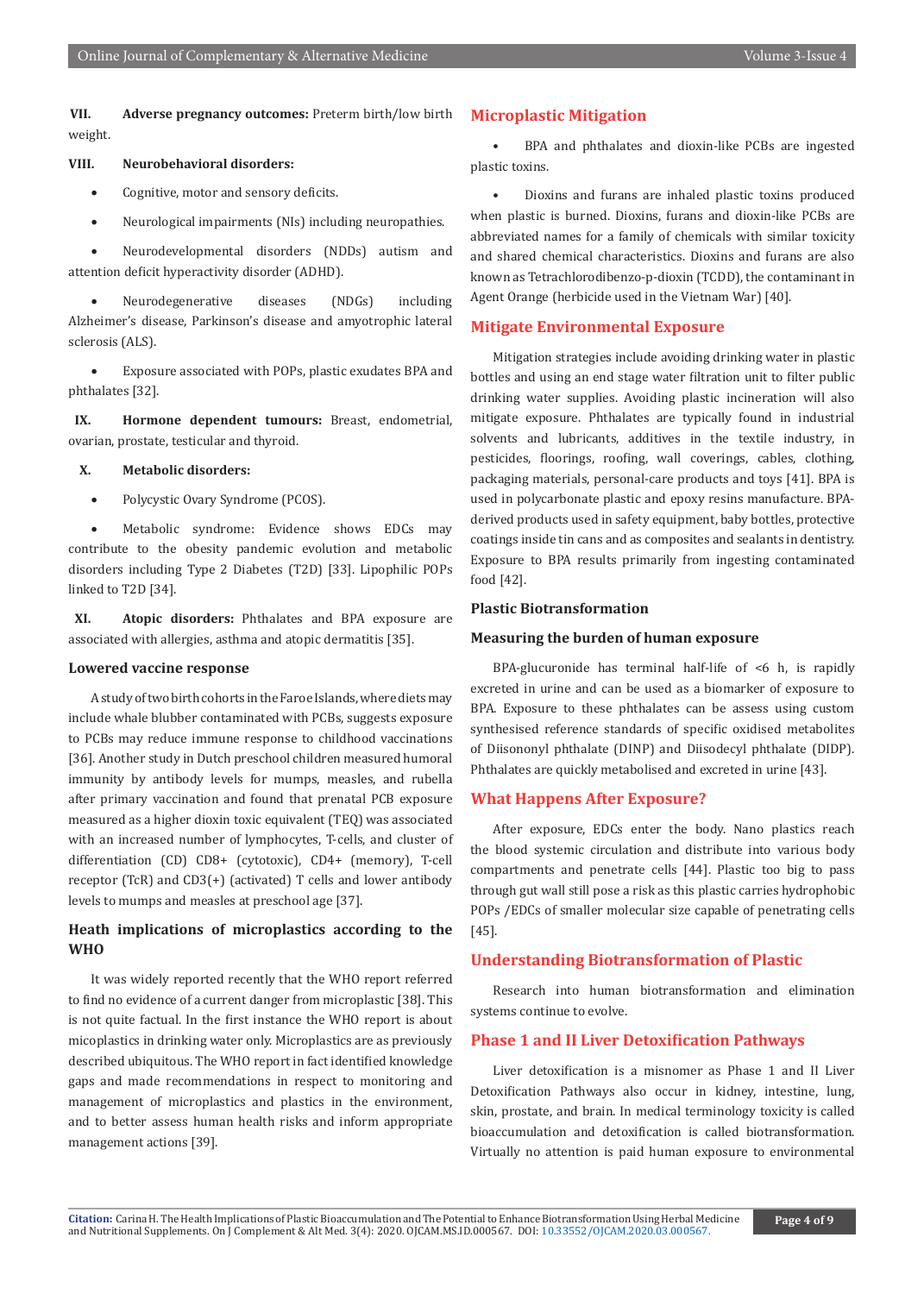chemicals and POPs in human beings. Many toxic chemicals are fatsoluble, making them difficult to excrete. The P450 enzyme system turns lipophilic (fat soluble) toxins into hydrophilic chemicals (water soluble) for excretion by via urine, bile and sweat. In event fat lipophilic toxins is not made hydrophilic, lipophilic chemicals have a high affinity for fat tissues and cell membranes. Toxins may be stored for years, being released during times of exercise, stress or fasting [46].

# **Plastic Biotransformation**

# **Bisphenol A**

Accumulation of BPA induces cytochrome P450 (CYP450) enzyme activities [47]. In humans BPA inhibits CYP17 activities and is mainly metabolised by CYP2C [48]. BPA is rapidly metabolised with glucuronidation conjugation [49]. BPA is also metabolite of sulphation and glutathione conjugation [50]. Transferases including sulfotransferases, glutathione-S-transferases (GSTs) are also involved in BPA conjugation [51]. A fraction of absorbed BPA may distribute to body storage site (s) such as adipose tissue, followed by a slow, low-level release of BPA into the bloodstream [43].

# **Phthalates**

Phthalates undergo a series of phase I hydrolysis and phase II conjugation reactions and are subsequently excreted in faeces and urine [52]. Phthalates induce CYP450 [53] specifically CYP4 enzymes [54]. Phthalates are a metabolite of glucuronidation, [55, 56] glycine and sulphation conjugation [56, 57].

# **Dioxins, furans and dioxin-like PCBs**

People vary in capacity to eliminate TCDD. The elimination rate is much faster at higher than lower levels [58]. TCDD induces a few CYP450 enzymes systems [59]. Accumulation of POPs, dioxins [59,60] and furans induce cytochrome P450 enzyme systems [61]. Dioxins, furans and PCBs are metabolites of either glucuronidation or sulphate conjugation, mainly in the liver and excreted in the bile or urine [62]. Dioxins undergo glutathione [63] sulphation, [64] glucuronidation [40] and glycine conjugation phase II reactions [65].

# **Phase I – Modification**

Phase I reactions occur in the liver and are catalyzed by CYP450 mixed-function oxidase enzyme (MFO) chemical reactions including oxidation, reduction, hydrolysis, cyclization, decyclization (cyclization and decyclization have no relevance in plastic biotransformation) and hydroxylation. MFO enzymes reside on the membrane system of the hepatocytes.

# **Modification pathways involve:**

• Oxidation is process of being oxidised (combining chemically with oxygen/rust).

Reduction involves gaining of electrons by one atom involved in reaction.

• Hydrolysis involves a chemical breakdown of a compound due to a water reaction.

• Hydroxylation involves introduction of a hydroxyl group (-OH) [46].

# **Induction of Phase I (over activity)**

Certain metabolites of Phase I reactions are readily excreted. Many Phase I products are not rapidly eliminated and undergo subsequent Phase II reactions. If not adequately supported or when excessive POPs exist, Phase I is induced producing high levels of damaging free radicals. If these reactive molecules are not metabolised by Phase II conjugation, damage to proteins, RNA, and DNA occurs. Phase I can turn a nontoxic molecule into a toxic (mutagenic/carcinogenic) molecule hence contribute to early ageing and cancer pathogenesis [66,67].

# **Phase II – Conjugation**

In the hepatocytes toxic metabolites undergo biotransformation and are conjugated with glutathione (GSH), sulphate, glycine or glucuronic acid. These reactions are catalysed by a large group of broad-specificity transferases, the most important being glutathione S-transferases (GSTs). This makes the toxin or drug water-soluble, so it can then be excreted via bile, urine and sweat.

# **Major Phase II detoxification conjugation pathways include [46]**

**Glutathione (GSH):** Co-factor: Glutathione and endogenous antioxidants; Glutathione S-transferase (GST), superoxide dismutase (SOD), glutathione peroxidise (GPx), glutathione reductase (GR) and catalase (CAT) [68]. The glutathione S-transferases (GST family) are activated through cysteine, glutamic acid and glycine to make glutathione. BPA, [50] dioxins, furans and PCBs undergo glutathione conjugation [63].

**Sulphation:** Co-factor: 3'-phosphoadenosine-5' phosphosulfate (endogenously synthesised) Sulphation renders a xenobiotic less active but sometimes activates xenobiotics. Sulphation is involved in detoxification and hormone regulation. BPA, phthalates, [50,56,57] dioxins, furans [62,64] and PCBs undergo sulphation conjugation.

**Glycine conjugation:** Co-factor: Glycine is catalysed by glycine N-acyltransferase is an important metabolic pathway responsible for maintaining adequate levels of free coenzyme A. Phthalates, [56,57] dioxins [65], furans and PCBs undergo glycine conjugation.

**Glucuronidation:** Co-factor: Uridine diphosphate (UDP) UDPglucuronic acid Uridine diphsphate glucuronic acid (UDPGA). The enzyme β glucuronidase breaks the bonds formed during the detoxification process, which allows substances to re-circulate in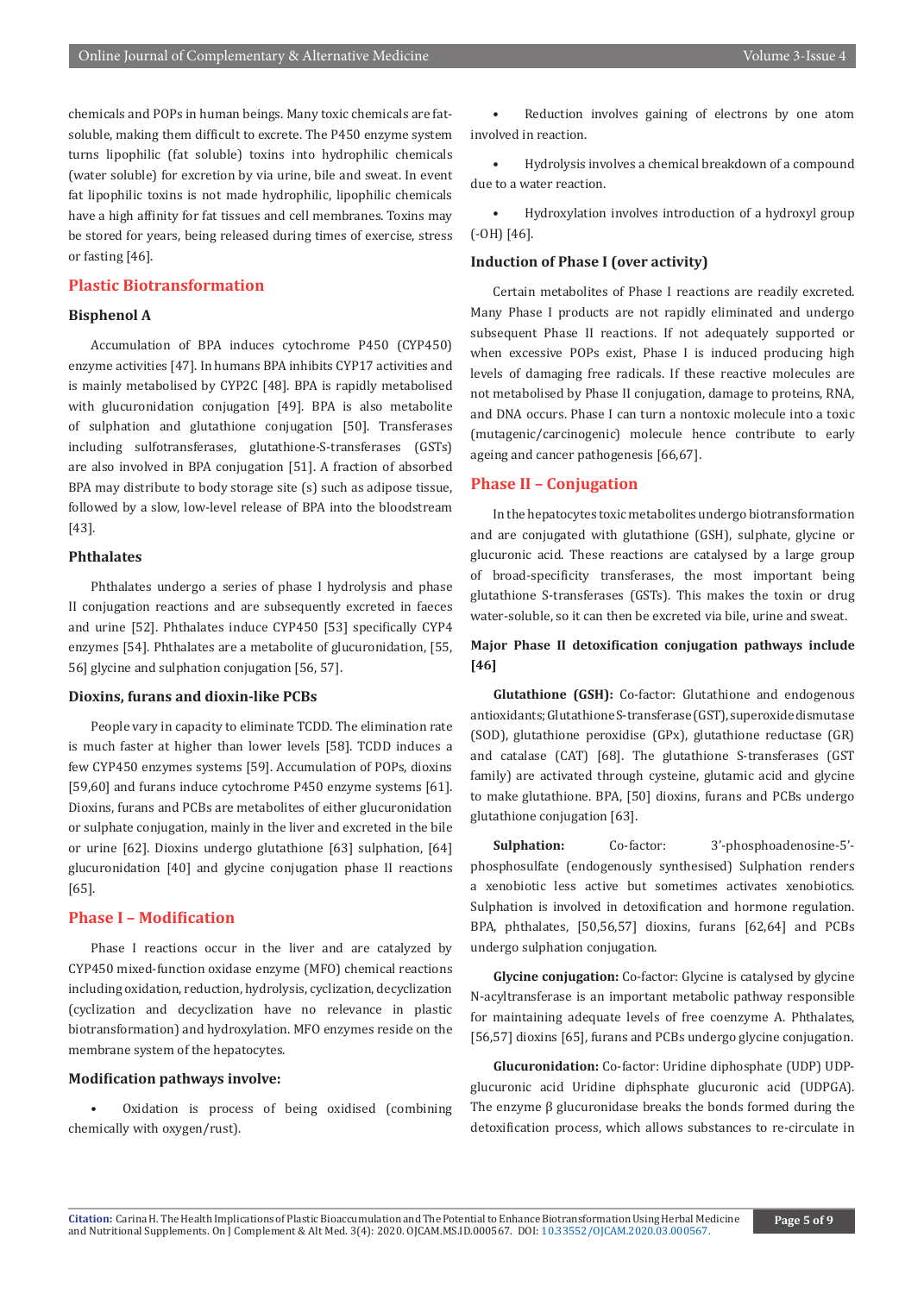the body [69]. BPA, phthalates, [49,55,56,70] dioxins, furans and PCBs [40] undergo glucuronidation conjugation [40].

# **Phase II Conjugation Pathways Not Associated with Plastic Biotransformation**

**Methylation:** Co-factor: S-adenosyl-L-methionine (SAM-e). Heavy metals, arsenic, mercury, cadmium and DNA/RNA are biomethylated [71].

**Acetylation:** Co-factor: Acetyl-CoA (acetyl coenzyme A). N-terminal Acetylation is catalysed by N-terminal acetyltransferases (NATs). NATs act as both onco-proteins and tumour suppressors in human cancers [72].

# **Pharmacognostical objectives:**

- Inhibit CYP450
- Induce conjugation

# **Andrographis/ Chuan Xin Lian/King of the bitters Andrographis paniculata**

The diterpenolactones andrographolide, 14-deoxy-11 dehydroandrographolide, 14-deoxy-11- oxoandrographolide, 5-hydroxy-7,8,2',3'-tetramethoxyflavone, neoandrographolide, paniculide-A, paniculide-B and paniculide-C inhibit CYP450 [73].

# **Bupleurum/Chai Hu Bupleurum falcatum**

The saikosaponins inhibit CYP450, specifically CYP1A2, CYP2C9 and CYP3A4. The flavonoids and steroids, rutin, isoquercetrin, isorhamnetin, quercetin, β-sitosterol, α-spinasterol, daucosterol and α-spinasterol glucoside inhibit CYP450 specifically CYP3A4 [73,74].

## **Burdock/Nui Bang Zi Arctium Lappa**

The lignans lappaol F, diarctigenin and arctigenin inhibit CYP450 [73].

# **Centella/Ji Xue Cao Centella asiatica**

The triterpenes madecassic acid, brahmic acid and asiatic acid inhibit CYP450 [73].

# **Eleutherococcus/Ci Wu Jia Eleutherococcus senticosus**

The glycans eleutherans A, B, C, D, E, F, and G and eleutheroside C inhibit CYP450 [73].

#### **Scut Baic/Huang Qin Scutellaria baicalensis**

The iridoid glycosides baicalein, wogonin and oroxylin inhibits CYP450 [73].

# **Inhibit Phase I and Induce Phase II**

# **Milk thistle silybum marianum**

The flavonolignans silymarin, silybin A, silybin B, isosilybin A, isosilybin B, silychristin, isosilychristin, silydianin, and one flavonoid taxifolin [75] significantly inhibits CYP450 [76]. Silymarin restores depleted GSH to assist in glutathione conjugation [77]. Milk thistle is rich in phytochemicals that can modulate UDPglucuronosyltransferase (UGT) Phase II enzymes [78].

# **Globe artichoke/Yang Ji Cynara scolymus**

The flavonoid luteolin inhibits CYP450 specifically CYP 3A4 and CYP3A5 [79].

The hydroxycinnamic acid cynarin stimulates glucuronidation conjugation. Artichoke has potent antioxidant activity and reduces toxin-induced reduction of glutathione reserves [80].

# **Barberry/Fu Niu Berberis vulgaris**

The benzylisoquinoline alkaloid berberine inhibits CYP450. [81] Berberine specifically increases endogenous antioxidants, glutathione peroxidase (GPx) and superoxide dismutase (SOD), both copper-zinc SOD (CuZn-SOD) and manganese SOD (Mn-SOD) to assist glutathione conjugation [82].

# **Turmeric /Jiang Huang Curcuma longa**

The diarylheptanoid curcumin inhibits CYP450 whilst inducing Phase II [83,84]. Curcumin restores depleted GSH to assist glutathione conjugation [85]. Curcumin induces nuclear factorerythroid-2-related factor 2 (Nrf2), a leucine zipper (bZIP) protein that regulates expression of antioxidant proteins thereby protecting against oxidative damage triggered by injury and inflammation [86]. Phase-II enzymes are regulated by Nrf2. Curcumin modulates Phase I and Phase II enzymes [87].

# **Supplements**

# **N-acetylcysteine**

N-acetylcysteine (NAC) is a precursor to L-cysteine that results in GSH elevation biosynthesis. NAC increases GSH conjugation and is a powerful antioxidant/free radical scavenger [88].

# **Caclium D-Glucarate**

Caclium D-Glucarate (CDG) inhibits β -glucuronidase, therefore enhances glucuronidation conjugation [89]. CDG is in cruciferous vegetables including cabbage, broccoli, brussel sprouts, cauliflower, radishes, watercress, turnips, collard greens and kale.

# **Sulforaphane**

Sulforaphane (SFN), an isothiocyanate found in cruciferous vegetables inhibits CYP450 and induces Phase II [90].

# **Hesperidin**

Hesperidin, a flavanone found in citrus fruits (oranges, lemons, pomelo), inhibits CYP450 and induces Phase II [91].

# **Grapefruit**

Grapefruit contains the compound naringenin which inhibits CYP450 and induces Phase II [54].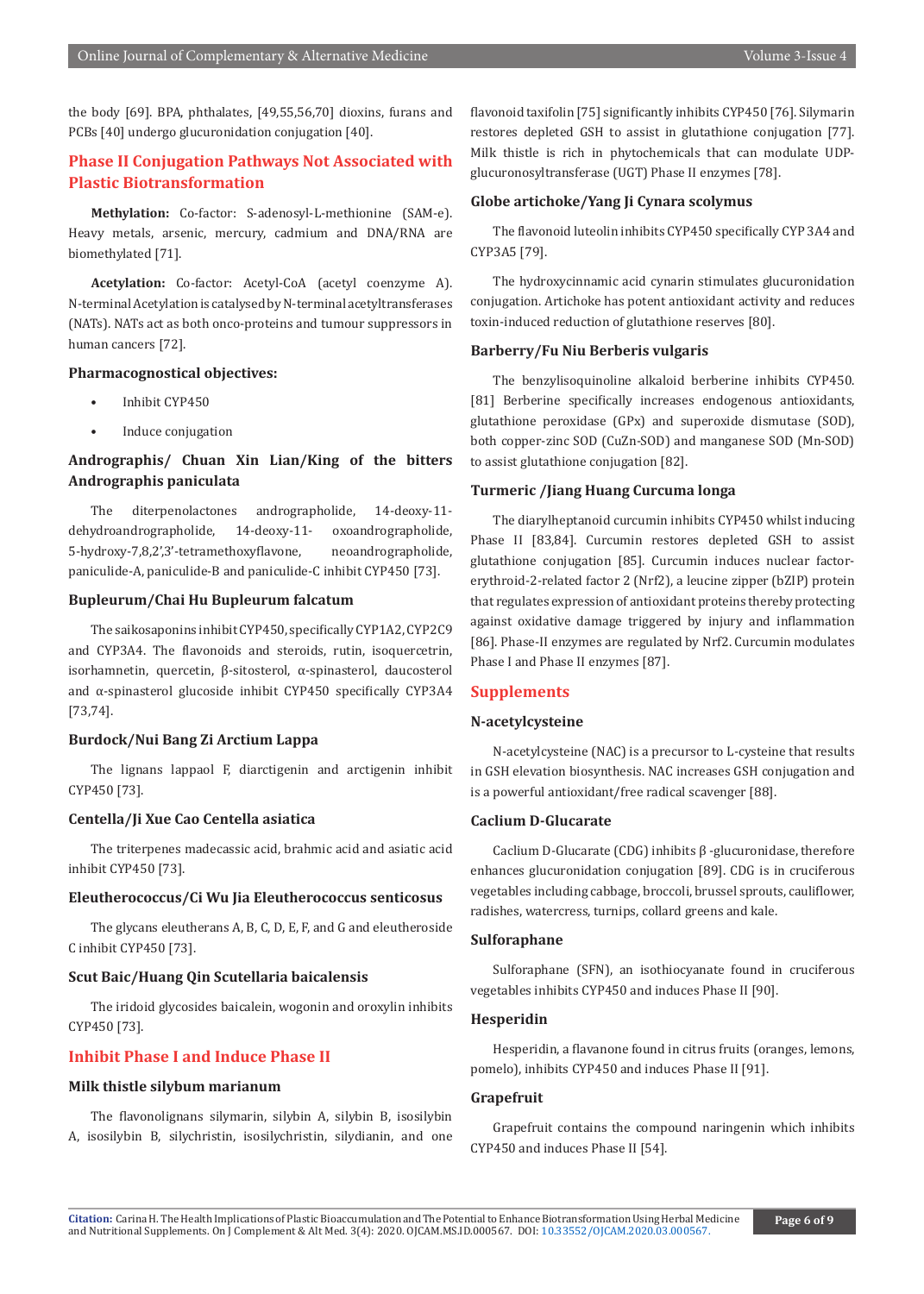# **Conclusion**

As the awareness of microplastic contamination grows, so too does global concern regarding the health implications. Whilst reproductive and developmental abnormalities linked to EDC exposures in birds, frogs, seals, polar bears, marine mollusks, and other wildlife species are documented, the health effects of chemicals associated with full exposure from the whole gamut of endocrine-disrupting ability in humans including organochlorine pesticides, PCBs, BPA, phthalates, dioxins, and furans is yet to be ascertained, with the WHO report identified knowledge gaps. Some in the medical fraternity dismiss detoxification as quackery. What is true is that research into human biotransformation and elimination systems continues to evolve. Both mitigation strategies and research into pharmacognostical approaches that support biotransformation of POPs including dioxins, furans, BPA and phthalates is urgently needed. CAM therapists who specializes in bioaccumulation and biotransformation may have a valuable role to play in detoxifying harmful microplastic and nano plastic in human beings. Further research into this area is warranted and the results and applications of this research have the potential to reduce endogenous EDCs and POPs in humans and thus, have the potential to lead to improved global health outcomes.

## **Acknowledgment**

None.

# **Conflict of Interest**

Author has no conflict of interest.

#### **References**

- 1. [Jennings MD \(2003\) Oil and war: we had the warning 30 years ago.](https://www.ncbi.nlm.nih.gov/pubmed/12721599) [Nature 423\(6935\): 15.](https://www.ncbi.nlm.nih.gov/pubmed/12721599)
- 2. (2018) Office of the Assistant Secretary of Defense for Energy I, and Environment. Operational Energy.
- 3. (2018) Now near 100 million bpd, when will oil demand peak?
- 4. (2018) Plastic Production, UK.
- 5. [Jambeck JR, Geyer R, Wilcox C, Siegler TR, Perryman M, et al. \(2015\)](https://www.ncbi.nlm.nih.gov/pubmed/25678662) [Marine pollution. Plastic waste inputs from land into the ocean. Science](https://www.ncbi.nlm.nih.gov/pubmed/25678662) [347\(6223\): 768-771.](https://www.ncbi.nlm.nih.gov/pubmed/25678662)
- 6. [Brennecke D, Duarte B, Paiva F, Caçador I, Canning Clode J \(2016\)](https://www.sciencedirect.com/science/article/pii/S027277141530158X) [Microplastics as vector for heavy metal contamination from the marine](https://www.sciencedirect.com/science/article/pii/S027277141530158X) [environment. Estuarine, Coastal and Shelf Science 178: 189-195.](https://www.sciencedirect.com/science/article/pii/S027277141530158X)
- 7. [Munier B, Bendell LI \(2018\) Macro and micro plastics sorb and desorb](https://www.ncbi.nlm.nih.gov/pubmed/29444103) [metals and act as a point source of trace metals to coastal ecosystems.](https://www.ncbi.nlm.nih.gov/pubmed/29444103) [PloS one 13\(2\): e0191759.](https://www.ncbi.nlm.nih.gov/pubmed/29444103)
- 8. [Van A, Rochman CM, Flores EM, Hill KL, Vargas E, et al. \(2012\) Persistent](https://www.sciencedirect.com/science/article/pii/S0045653511010836) [organic pollutants in plastic marine debris found on beaches in San](https://www.sciencedirect.com/science/article/pii/S0045653511010836) [Diego, California. Chemosphere 86\(3\): 258-263.](https://www.sciencedirect.com/science/article/pii/S0045653511010836)
- 9. [Wong MH, Armour MA, Naidu R, Man M \(2012\) Persistent toxic](https://www.ncbi.nlm.nih.gov/pubmed/23079509) [substances: sources, fates and effects. Rev Environ Health 27\(4\): 207-](https://www.ncbi.nlm.nih.gov/pubmed/23079509) [213.](https://www.ncbi.nlm.nih.gov/pubmed/23079509)
- 10. [Mary Kosuth Mason SA, Wattenberg EV \(2018\) Anthropogenic](https://www.ncbi.nlm.nih.gov/pubmed/29641556) [contamination of tap water, beer, and sea salt. Plos One 13\(4\): e0194970.](https://www.ncbi.nlm.nih.gov/pubmed/29641556)
- 11. Mary Kosuth EVW, Sherri A, Mason, Christopher Tyree, Dan Morrison (2017) Synthetic polymer contamination in Global drinking Water.
- 12. Anne Marie, Mahon RO, Róisín Nash, Ian O'Connor (2014) Research 210: Scope, Fate, Risks and Impacts of Microplastic Pollution in Irish Freshwater Systems. EPA GMIT.
- 13. (2019) Morrison CTaD. Microplastics Found in Global Bottled Water. Orb Media.
- 14. Mason SA, Welch VG, Neratko J (2018) Synthetic Polymer Contamination in Bottled Water. Frontiers in chemistry 6: 407.
- 15. [Hernandez LM, Xu EG, Larsson HCE, Tahara R, Maisuria VB, et al. \(2019\)](https://www.ncbi.nlm.nih.gov/pubmed/31552738)  [Plastic Teabags Release Billions of Microparticles and Nanoparticles into](https://www.ncbi.nlm.nih.gov/pubmed/31552738)  [Tea. Environ Sci Technol 53\(21\): 12300-12310.](https://www.ncbi.nlm.nih.gov/pubmed/31552738)
- 16. [Westerhoff P, Prapaipong P, Shock E, Hillaireau A \(2008\) Antimony](https://www.ncbi.nlm.nih.gov/pubmed/17707454)  [leaching from polyethylene terephthalate \(PET\) plastic used for bottled](https://www.ncbi.nlm.nih.gov/pubmed/17707454)  [drinking water. Water Res 42\(3\): 551-556.](https://www.ncbi.nlm.nih.gov/pubmed/17707454)
- 17. [Le HH, Carlson EM, Chua JP, Belcher SM \(2008\) Bisphenol A is released](https://www.ncbi.nlm.nih.gov/pubmed/18155859)  [from polycarbonate drinking bottles and mimics the neurotoxic actions](https://www.ncbi.nlm.nih.gov/pubmed/18155859)  [of estrogen in developing cerebellar neurons. Toxicology letters 176\(2\):](https://www.ncbi.nlm.nih.gov/pubmed/18155859)  [149-156.](https://www.ncbi.nlm.nih.gov/pubmed/18155859)
- 18. [Yang CZ, Yaniger SI, Jordan VC, Klein DJ, Bittner GD \(2011\) Most plastic](https://www.ncbi.nlm.nih.gov/pubmed/21367689)  [products release estrogenic chemicals: a potential health problem that](https://www.ncbi.nlm.nih.gov/pubmed/21367689)  [can be solved. Environmental health perspectives 119\(7\): 989-996.](https://www.ncbi.nlm.nih.gov/pubmed/21367689)
- 19. [Gallo F, Fossi C, Weber R, Santillo D, Sousa J, et al. \(2018\) Marine litter](https://www.ncbi.nlm.nih.gov/pubmed/29721401)  [plastics and microplastics and their toxic chemicals components: the](https://www.ncbi.nlm.nih.gov/pubmed/29721401)  [need for urgent preventive measures. Environ Sci Eur 30\(1\): 13.](https://www.ncbi.nlm.nih.gov/pubmed/29721401)
- 20. [Carney Almroth BM, Åström L, Roslund S, Petersson H, Johansson M,](https://www.ncbi.nlm.nih.gov/pubmed/29081044)  [et al. \(2018\) Quantifying shedding of synthetic fibers from textiles;](https://www.ncbi.nlm.nih.gov/pubmed/29081044)  [a source of microplastics released into the environment. Environ Sci](https://www.ncbi.nlm.nih.gov/pubmed/29081044)  [Pollut Res Int 25\(2\): 1191-1199.](https://www.ncbi.nlm.nih.gov/pubmed/29081044)
- 21. [Napper I, Thompson R \(2016\) Release of synthetic microplastic plastic](https://www.sciencedirect.com/science/article/abs/pii/S0025326X16307639)  [fibres from domestic washing machines: Effects of fabric type and](https://www.sciencedirect.com/science/article/abs/pii/S0025326X16307639)  [washing conditions. Marine Pollution Bulletin 112\(1-2\): 39-45.](https://www.sciencedirect.com/science/article/abs/pii/S0025326X16307639)
- 22. [Marinković N, Pasalic D, Ferenčak G, Gršković B, Stavljenic-Rukavina A](https://www.ncbi.nlm.nih.gov/pubmed/21183436)  [\(2010\) Dioxins and Human Toxicity. Arh Hig Rada Toksikol 61\(4\): 445-](https://www.ncbi.nlm.nih.gov/pubmed/21183436) [453.](https://www.ncbi.nlm.nih.gov/pubmed/21183436)
- 23. Anne Marie Mahon RO, Róisín Nash (2017) Ian O'Connor Scope, Fate, Risks and Impacts of Microplastic Pollution in Irish Freshwater Systems Marine and Freshwater Research Centre, Galway-Mayo Institute of Technology, Environmental Protection Agency, Galway, Ireland.
- 24. [Dris R, Gasperi J, Saad M, Mirande C, Tassin B \(2016\) Synthetic fibers in](https://www.sciencedirect.com/science/article/abs/pii/S0025326X16300066)  [atmospheric fallout: A source of microplastics in the environment? Mar](https://www.sciencedirect.com/science/article/abs/pii/S0025326X16300066)  [Pollut Bull 104\(1-2\): 290-293.](https://www.sciencedirect.com/science/article/abs/pii/S0025326X16300066)
- 25. (2010) Committee on Toxicity of Chemicals in Food Cpatec. National Health and Nutrition Examination Survey (Nhanes)
- 26. Pumarega J, Gasull M, Lee DH, López T, Porta M (2016) Number of Persistent Organic Pollutants Detected at High Concentrations in Blood Samples of the United States Population. PLoS One 11(8): e0160432.
- 27. [Stephanie L, Wright FJK \(2017\) Threat to human health from](https://www.ncbi.nlm.nih.gov/pubmed/28947623)  [environmental plastics. BMJ 358: j4334.](https://www.ncbi.nlm.nih.gov/pubmed/28947623)
- 28. Mattsson K, Johnson EV, Malmendal A, Linse S, Hansson LA, et al. (2017) Brain damage and behavioural disorders in fish induced by plastic nanoparticles delivered through the food chain. Scientific reports 7(1): 11452.
- 29. Hood E (2005) Are EDCs blurring issues of gender? Environmental health perspectives 113(10): A670-A677.
- 30. Åke Bergman JJH, Susan Jobling, Karen A, Kidd R, Thomas Zoeller (2012) State of the Science of Endocrine Disrupting Chemicals Geneva: WHO UNEP Inter-organisation programme fro the sound managemnt of chemicals: A cooperative agreement among FAO, ILO, UNDP, UNEP, UNIDO, UNITAR, WHO, World Bank and OECD, Geneva, Switzerland.
- 31. [Huo X, Chen D, He Y, Zhu W, Zhou W, et al. \(2015\) Bisphenol-A and](https://www.ncbi.nlm.nih.gov/pubmed/26371021)  [Female Infertility: A Possible Role of Gene-Environment Interactions. Int](https://www.ncbi.nlm.nih.gov/pubmed/26371021)  [J Environ Res Public Health 12\(9\): 11101-11116.](https://www.ncbi.nlm.nih.gov/pubmed/26371021)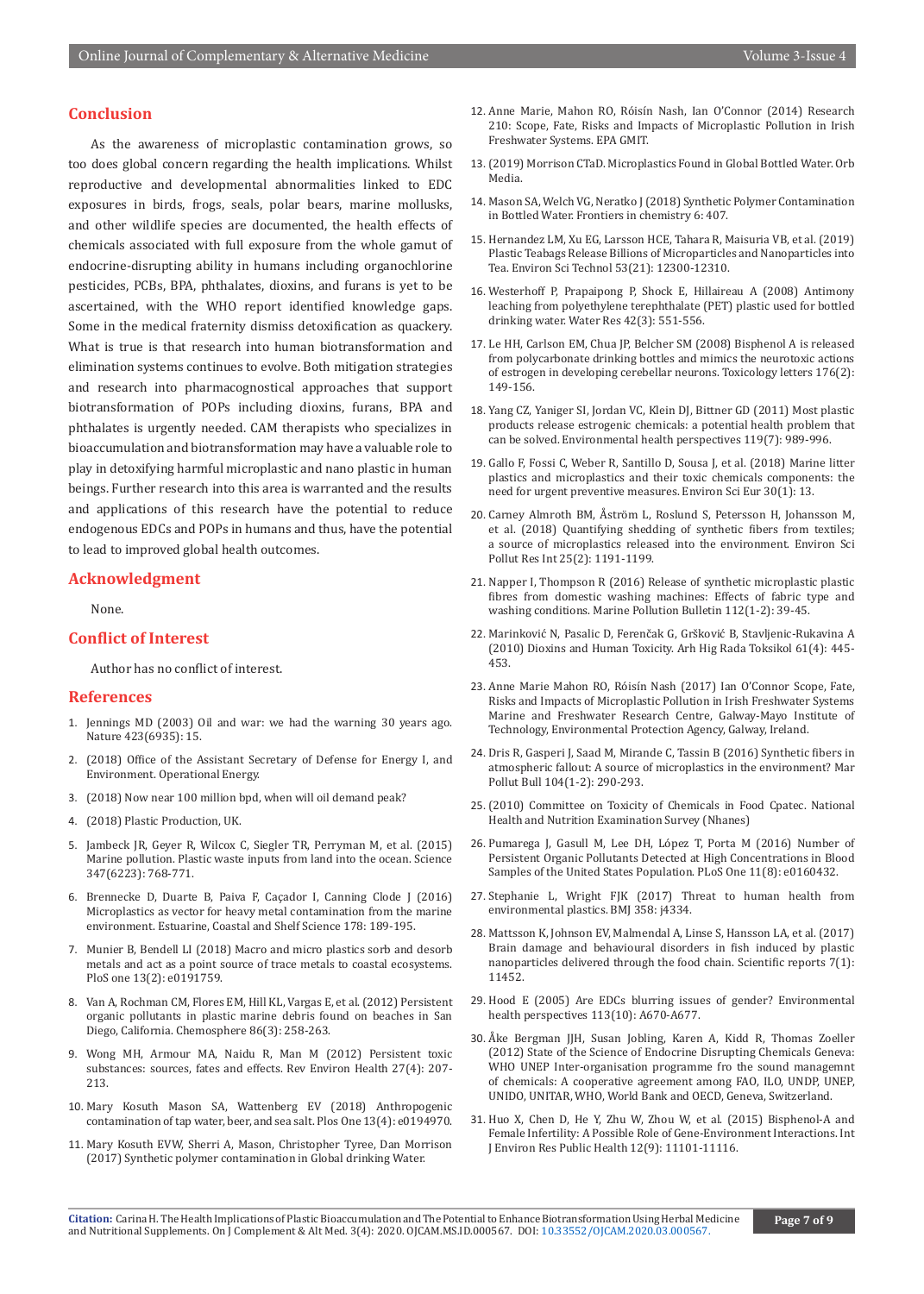- 32. [Zeliger HI \(2013\) Exposure to lipophilic chemicals as a cause of](https://www.ncbi.nlm.nih.gov/pubmed/24678247) [neurological impairments, neurodevelopmental disorders and](https://www.ncbi.nlm.nih.gov/pubmed/24678247) [neurodegenerative diseases. Interdiscip Toxicol 6\(3\): 103-110.](https://www.ncbi.nlm.nih.gov/pubmed/24678247)
- 33. [Le Magueresse Battistoni B, Labaronne E, Vidal H, Naville D \(2017\)](https://www.ncbi.nlm.nih.gov/pubmed/28588754) [Endocrine disrupting chemicals in mixture and obesity, diabetes and](https://www.ncbi.nlm.nih.gov/pubmed/28588754) [related metabolic disorders. World J Biol Chem 8\(2\): 108-119.](https://www.ncbi.nlm.nih.gov/pubmed/28588754)
- 34. [Zeliger HI \(2013\) Lipophilic chemical exposure as a cause of type 2](https://www.ncbi.nlm.nih.gov/pubmed/23509204) [diabetes \(T2D\). Rev Environ Health 28\(1\): 9-20.](https://www.ncbi.nlm.nih.gov/pubmed/23509204)
- 35. [Robinson L, Miller R \(2015\) The Impact of Bisphenol A and Phthalates](https://www.ncbi.nlm.nih.gov/pubmed/26337065) [on Allergy, Asthma, and Immune Function: a Review of Latest Findings.](https://www.ncbi.nlm.nih.gov/pubmed/26337065) [Current environmental health reports 2\(4\): 379-387.](https://www.ncbi.nlm.nih.gov/pubmed/26337065)
- 36. [Heilmann C, Grandjean P, Weihe P, Nielsen F, Budtz-Jørgensen E \(2006\)](https://www.ncbi.nlm.nih.gov/pubmed/16942395) [Reduced Antibody Responses to Vaccinations in Children Exposed to](https://www.ncbi.nlm.nih.gov/pubmed/16942395) [Polychlorinated Biphenyls. PLoS Med 3\(8\): e311.](https://www.ncbi.nlm.nih.gov/pubmed/16942395)
- 37. [Weisglas Kuperus N, Patandin S, Berbers GA, Sas TC, Mulder PG, et al.](https://www.ncbi.nlm.nih.gov/pubmed/11133402) [\(2000\) Immunologic effects of background exposure to polychlorinated](https://www.ncbi.nlm.nih.gov/pubmed/11133402) [biphenyls and dioxins in Dutch preschool children. Environ Health](https://www.ncbi.nlm.nih.gov/pubmed/11133402) [Perspect 108\(12\): 1203-1207.](https://www.ncbi.nlm.nih.gov/pubmed/11133402)
- 38. Taylor AP (2019) Microplastics in Drinking Water Don't Threaten Human Health: WHO, Geneva, Switzerland.
- 39. (2019) WHO. Microplastics in drinking water, Geneva, Switzerland.
- 40. [Bank PA, Salyers KL, Zile MH \(1989\) Effect of tetrachlorodibenzo-p](https://www.ncbi.nlm.nih.gov/pubmed/2508757)[dioxin \(TCDD\) on the glucuronidation of retinoic acid in the rat. Biochim](https://www.ncbi.nlm.nih.gov/pubmed/2508757) [Biophys Acta 993\(1\): 1-6.](https://www.ncbi.nlm.nih.gov/pubmed/2508757)
- 41. David RH, McKee R, Butala JA, Barter R, Kayser M (2001) Esters of Aromatic Mono-, Di-, and Tricarboxylic Acids, Aromatic Diacids and Di-, Tri-, Or Polyalcohols.
- 42. [Kang JH, Kondo F, Katayama Y \(2006\) Human exposure to bisphenol A.](https://www.ncbi.nlm.nih.gov/pubmed/16860916) [Toxicology 226\(2-3\): 79-89.](https://www.ncbi.nlm.nih.gov/pubmed/16860916)
- 43. [Koch HM, Calafat AM \(2009\) Human body burdens of chemicals used](https://www.ncbi.nlm.nih.gov/pubmed/19528056) [in plastic manufacture. Philos Trans R Soc Lond B Biol Sci 364\(1526\):](https://www.ncbi.nlm.nih.gov/pubmed/19528056) [2063-2078.](https://www.ncbi.nlm.nih.gov/pubmed/19528056)
- 44. [Revel M, châtel A, Mouneyrac C \(2018\) Micro\(nano\)plastics: A threat to](https://www.sciencedirect.com/science/article/pii/S2468584417300235) [human health? Current Opinion in Environmental Science & Health 1:](https://www.sciencedirect.com/science/article/pii/S2468584417300235) [17-23.](https://www.sciencedirect.com/science/article/pii/S2468584417300235)
- 45. [Teuten EL, Saquing JM, Knappe DRU, Barlaz MA, Jonsson S, et al. \(2009\)](https://www.ncbi.nlm.nih.gov/pubmed/19528054) [Transport and release of chemicals from plastics to the environment and](https://www.ncbi.nlm.nih.gov/pubmed/19528054) [to wildlife. Philos Trans R Soc Lond B Biol Sci \(1526\): 2027-2045.](https://www.ncbi.nlm.nih.gov/pubmed/19528054)
- 46. (2018) Drug metabolism.
- 47. [Takeshita A, Koibuchi N, Oka J, Taguchi M, Shishiba Y, et al. \(2001\)](https://www.ncbi.nlm.nih.gov/pubmed/11581012) [Bisphenol-A, an environmental estrogen, activates the human](https://www.ncbi.nlm.nih.gov/pubmed/11581012) [orphan nuclear receptor, steroid and xenobiotic receptor-mediated](https://www.ncbi.nlm.nih.gov/pubmed/11581012) [transcription. Eur J Endocrinol 145\(4\): 513-517.](https://www.ncbi.nlm.nih.gov/pubmed/11581012)
- 48. [Niwa T, Fujimoto M, Kishimoto K, Yabusaki Y, Ishibashi F, et al. \(2001\)](https://www.ncbi.nlm.nih.gov/pubmed/11558570) [Metabolism and interaction of bisphenol A in human hepatic cytochrome](https://www.ncbi.nlm.nih.gov/pubmed/11558570) [P450 and steroidogenic CYP17. Biol Pharm Bull 24\(9\): 1064-1067.](https://www.ncbi.nlm.nih.gov/pubmed/11558570)
- 49. [Ginsberg G, Rice DC \(2009\) Does rapid metabolism ensure negligible](https://www.ncbi.nlm.nih.gov/pubmed/20049111) [risk from bisphenol A? Environ Health Perspect 117\(11\): 1639-1643.](https://www.ncbi.nlm.nih.gov/pubmed/20049111)
- 50. [Jaeg JP, Perdu E, Dolo L, Debrauwer L, Cravedi JP, et al. \(2004\)](https://www.ncbi.nlm.nih.gov/pubmed/15264938) [Characterization of new bisphenol a metabolite produced by CD1 mice](https://www.ncbi.nlm.nih.gov/pubmed/15264938) [liver microsomes and S9 fractions. J Agric Food Chem 52\(15\): 4935-](https://www.ncbi.nlm.nih.gov/pubmed/15264938) [4942.](https://www.ncbi.nlm.nih.gov/pubmed/15264938)
- 51. [Shmarakov IO, Borschovetska VL, Blaner WS \(2017\) Hepatic](https://www.ncbi.nlm.nih.gov/pubmed/28123100) [Detoxification of Bisphenol A is Retinoid-Dependent. Toxicol Sci 157\(1\):](https://www.ncbi.nlm.nih.gov/pubmed/28123100) [141-155.](https://www.ncbi.nlm.nih.gov/pubmed/28123100)
- 52. [Frederiksen H, Skakkebaek NE, Andersson AM \(2007\) Metabolism of](https://www.ncbi.nlm.nih.gov/pubmed/17604388) [phthalates in humans 51\(7\): 899-911.](https://www.ncbi.nlm.nih.gov/pubmed/17604388)
- 53. [Takeshita A, Igarashi Migitaka J, Nishiyama K, Takahashi H, Takeuchi](https://www.ncbi.nlm.nih.gov/pubmed/21742782) [Y, et al. \(2011\) Acetyl Tributyl Citrate, the Most Widely Used Phthalate](https://www.ncbi.nlm.nih.gov/pubmed/21742782) [Substitute Plasticizer, Induces Cytochrome P450 3A through Steroid and](https://www.ncbi.nlm.nih.gov/pubmed/21742782) [Xenobiotic Receptor. Toxicol Sci 123\(2\): 460-470.](https://www.ncbi.nlm.nih.gov/pubmed/21742782)
- 54. [Hodges RE, Minich DM \(2015\) Modulation of Metabolic Detoxification](https://www.ncbi.nlm.nih.gov/pubmed/26167297)  [Pathways Using Foods and Food-Derived Components: A Scientific](https://www.ncbi.nlm.nih.gov/pubmed/26167297)  [Review with Clinical Application. J Nutr Metab 2015: 760689.](https://www.ncbi.nlm.nih.gov/pubmed/26167297)
- 55. [Stein TP, Schluter MD, Steer RA, Ming X \(2013\) Autism and phthalate](https://www.ncbi.nlm.nih.gov/pubmed/23575644)  [metabolite glucuronidation. J Autism Dev Disord 43\(11\): 2677-2685.](https://www.ncbi.nlm.nih.gov/pubmed/23575644)
- 56. Walter J, Crinnion JEP (2018) Clinical Environmental Medicine. Identification and Natural Treatment of Diseases Caused by Common Pollutants. Elsevier p. 97.
- 57. (2008) National Research Council (US) Committee on the Health Risks of Phthalates.Washington (DC): National Academies Press (US). Phthalates and Cumulative Risk Assessment: The Tasks Ahead.
- 58. [Marinkovic N, Pasalic D, Ferencak G, Grskovic B, Stavljenic Rukavina A](https://www.ncbi.nlm.nih.gov/pubmed/21183436)  [\(2010\) Dioxins and human toxicity. Arh Hig Rada Toksikol 61\(4\): 445-](https://www.ncbi.nlm.nih.gov/pubmed/21183436) [453.](https://www.ncbi.nlm.nih.gov/pubmed/21183436)
- 59. [Schrenk D \(1998\) Impact of dioxin-type induction of drug-metabolizing](https://www.ncbi.nlm.nih.gov/pubmed/9719469)  [enzymes on the metabolism of endo-and xenobiotics. Biochem](https://www.ncbi.nlm.nih.gov/pubmed/9719469)  [Pharmacol 55\(8\): 1155-1162.](https://www.ncbi.nlm.nih.gov/pubmed/9719469)
- 60. [Kubota A, Watanabe MX, Kim EY, Yoneda K, Tanabe S, et al. \(2012\)](https://www.ncbi.nlm.nih.gov/pubmed/22610036)  [Accumulation of dioxins and induction of cytochrome P450 1A4/1A5](https://www.ncbi.nlm.nih.gov/pubmed/22610036)  [enzyme activities in common cormorants from Lake Biwa, Japan:](https://www.ncbi.nlm.nih.gov/pubmed/22610036)  [temporal trends and validation of national regulation on dioxins](https://www.ncbi.nlm.nih.gov/pubmed/22610036)  [emission. Environ Pollut 168: 131-137.](https://www.ncbi.nlm.nih.gov/pubmed/22610036)
- 61. Harrad S (2001) Persistent Organic Pollutants: Environmental Behaviour and Pathways of Human Exposure In: Harrad S (Ed.) West Sussex, UK.
- 62. Daidoji T, Gozu K, Iwano H, Inoue H, Yokota H (2005) UDPglucuronosyltransferase isoforms catalyzing glucuronidation of hydroxy-polychlorinated biphenyls in rat. Drug Metab Dispos 33(10): 1466-1476.
- 63. [Odell GB, Mogilevsky WS, Smith PB, Fenselau C \(1991\) Identification of](https://www.ncbi.nlm.nih.gov/pubmed/1681418)  [glutathione conjugates of the dimethyl ester of bilirubin in the bile of](https://www.ncbi.nlm.nih.gov/pubmed/1681418)  [Gunn rats. Mol pharmacol 40\(4\): 597-605.](https://www.ncbi.nlm.nih.gov/pubmed/1681418)
- 64. [Dhakal K, He X, Lehmler HJ, Teesch LM, Duffel MW, et al. \(2012\)](https://www.ncbi.nlm.nih.gov/pubmed/23137097)  [Identification of sulfated metabolites of 4-chlorobiphenyl \(PCB3\) in the](https://www.ncbi.nlm.nih.gov/pubmed/23137097)  [serum and urine of male rats. Chem Res Toxicol 25\(12\): 2796-2804.](https://www.ncbi.nlm.nih.gov/pubmed/23137097)
- 65. Tarloff JB, GRS, Hook JB (1987) Xenobiotic Metabolism in the Mammalian Kidney. In: Bach PH. LEA (Ed.) Springer, Dordrecht, Neatherlands.
- 66. [Liska DJ \(1998\) The detoxification enzyme systems. Altern Med Rev](https://www.ncbi.nlm.nih.gov/pubmed/9630736)  [3\(3\): 187-198.](https://www.ncbi.nlm.nih.gov/pubmed/9630736)
- 67. [Omiecinski CJ, Vanden Heuvel JP, Perdew GH, Peters JM \(2011\)](https://www.ncbi.nlm.nih.gov/pubmed/21059794)  [Xenobiotic metabolism, disposition, and regulation by receptors: from](https://www.ncbi.nlm.nih.gov/pubmed/21059794)  [biochemical phenomenon to predictors of major toxicities. Toxicol Sci](https://www.ncbi.nlm.nih.gov/pubmed/21059794)  [120\(1\): S49-S75.](https://www.ncbi.nlm.nih.gov/pubmed/21059794)
- 68. [Pandey KB, Rizvi SI \(2010\) Markers of Oxidative Stress in Erythrocytes](https://www.ncbi.nlm.nih.gov/pubmed/20716923)  [and Plasma During Aging in Humans. Oxid Med Cell Longev 3\(1\): 2-12.](https://www.ncbi.nlm.nih.gov/pubmed/20716923)
- 69. [Badenhorst CP, van der Sluis R, Erasmus E, van Dijk AA \(2013\)](https://www.ncbi.nlm.nih.gov/pubmed/23650932)  [Glycine conjugation: importance in metabolism, the role of glycine](https://www.ncbi.nlm.nih.gov/pubmed/23650932)  [N-acyltransferase, and factors that influence interindividual variation.](https://www.ncbi.nlm.nih.gov/pubmed/23650932)  [Expert Opin Drug Metab Toxicol 9\(9\): 1139-1153.](https://www.ncbi.nlm.nih.gov/pubmed/23650932)
- 70. [Fay MJ, Nguyen MT, Snouwaert JN, Dye R, Grant DJ, et al. \(2015\) Xenobiotic](https://www.ncbi.nlm.nih.gov/pubmed/26354949)  [Metabolism in Mice Lacking the UDP-Glucuronosyltransferase 2 Family.](https://www.ncbi.nlm.nih.gov/pubmed/26354949)  [Drug Metab Dispos 43\(12\): 1838-1846.](https://www.ncbi.nlm.nih.gov/pubmed/26354949)
- 71. [Tchounwou PB, Yedjou CG, Patlolla AK, Sutton DJ \(2012\) Heavy metal](https://www.ncbi.nlm.nih.gov/pubmed/22945569)  [toxicity and the environment. Exp Suppl 101: 133-164.](https://www.ncbi.nlm.nih.gov/pubmed/22945569)
- 72. [Kalvik TV, Arnesen T \(2013\) Protein N-terminal acetyltransferases in](https://www.ncbi.nlm.nih.gov/pubmed/22391571)  [cancer. Oncogene 32\(3\): 269-276.](https://www.ncbi.nlm.nih.gov/pubmed/22391571)
- 73. [Mohamed L, Ashour FSY, Haidy A Gad, Michael Wink \(2016\) Inhibition of](https://www.ncbi.nlm.nih.gov/pubmed/28539725)  [Cytochrome P450 \(CYP3A4\) Activity by Extracts from 57 Plants Used in](https://www.ncbi.nlm.nih.gov/pubmed/28539725)  [Traditional Chinese Medicine \(TCM\). Pharmacogn Mag 13\(50\): 300-308.](https://www.ncbi.nlm.nih.gov/pubmed/28539725)
- 74. [Yu T, Chen X, Wang Y, Zhao R, Mao S \(2014\) Modulatory effects of extracts](https://www.ncbi.nlm.nih.gov/pubmed/24779639)  [of vinegar-baked Radix Bupleuri and saikosaponins on the activity of](https://www.ncbi.nlm.nih.gov/pubmed/24779639)  [cytochrome P450 enzymes in vitro. Xenobiotica 44\(10\): 861-867.](https://www.ncbi.nlm.nih.gov/pubmed/24779639)